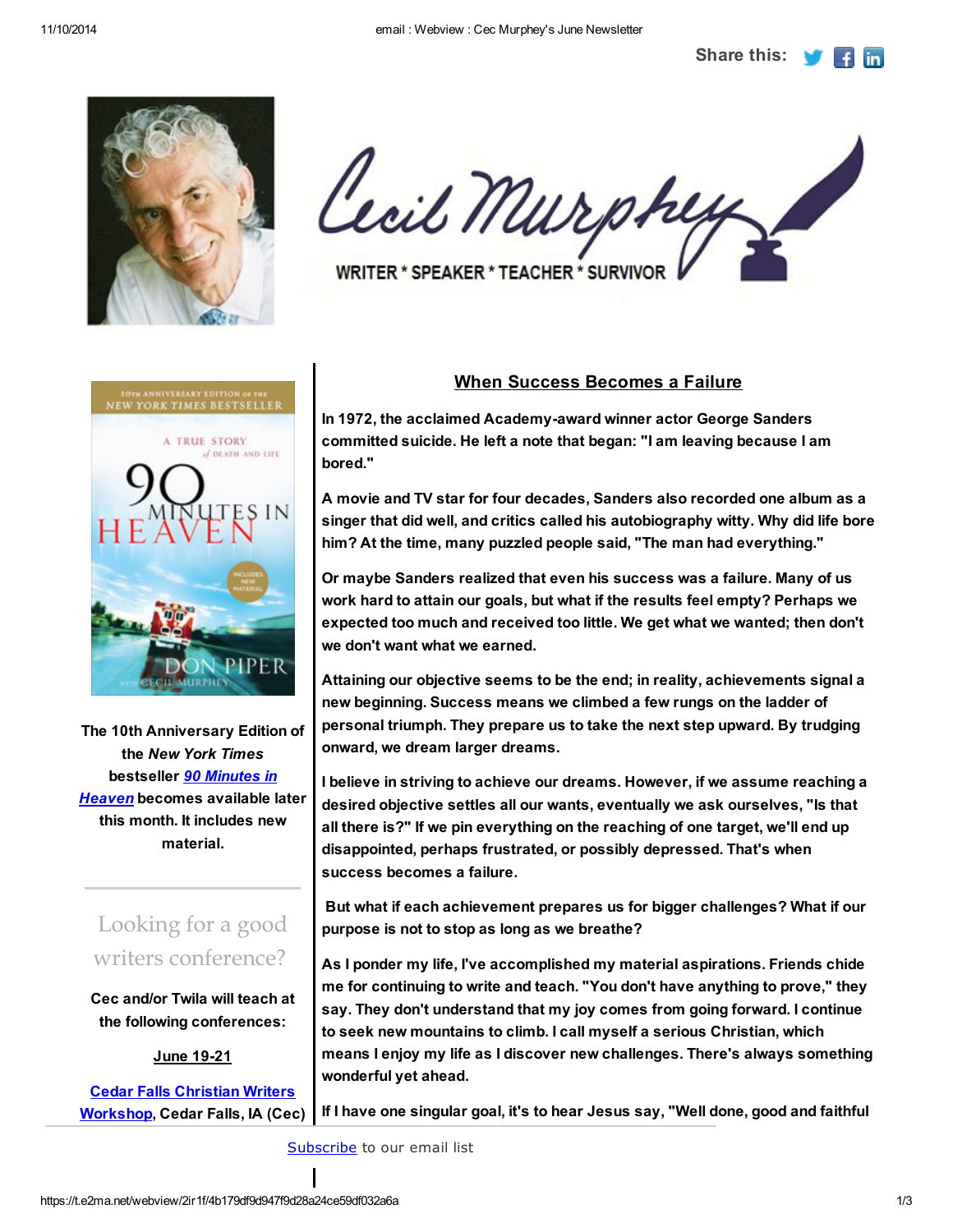Speak Up Conference, Grand Rapids, MI (Twila)

July 20-25

Montrose Christian Writers Conference, Montrose, PA (Cec)

July 30-August 2

Greater Philadelphia Christian Writers Conference, Philadelphia, PA (Cec and Twila)

September 19-20

Writing for the Soul Conference, Murfreesboro, TN (Cec)

October 17-19

New England Christian Writers **Retreat, Singing Hills, NH (Cec** and Twila)



(1) Cec's website

(2) Cec's blog for writers

(3) Cec's blog for male survivors of sexual abuse

(4) Cec's Twitter

(5) Facebook: Cecil Murphey Author/Speaker

(6) Facebook: Cec and Me, with Cecil Murphey and Twila Belk

(7) Twila's website

(8) Twila's email



Cec lets his fun side out--on the left with actor/screenwriter/comedian Torry Martin and on the right with the editors at the Christian PEN convention.

## Personal News

- June begins my three months of extensive travels—seven out-of-state trips.
- June 7, I'll speak for Glory Reelz Film Festival in Detroit and at the **Graham Community Church in Laingsburg, MI, on June 8.**
- June 17, I leave for lowa where I'll keynote and teach at a writers conference in Cedar Falls, conduct a wedding, and preach the next day in Waterloo. On that trip, I'll also see my three widowed sisters, all of whom have serious health problems.



## The Twila Zone—Words from My Assistant, Twila Belk

Cec and I are delighted that *I Believe in Heaven: Real Stories from the Bible, History and Today* is a finalist for a Golden Scrolls Award. The Golden Scrolls banquet will be held on Sunday, June 22, at the Georgia World Congress Center in Atlanta.

Do you live in the Baltimore area? Save July 26 on your calendar to visit Cec at the Arundel Mills Books A Million in Hanover, Maryland. He'll be there to sign books and chat with readers.

Cec would welcome the opportunity to preach in the Baltimore area on July 27.

Please contact me if you know of a church that might like to extend an invitation. Smaller churches are okay.